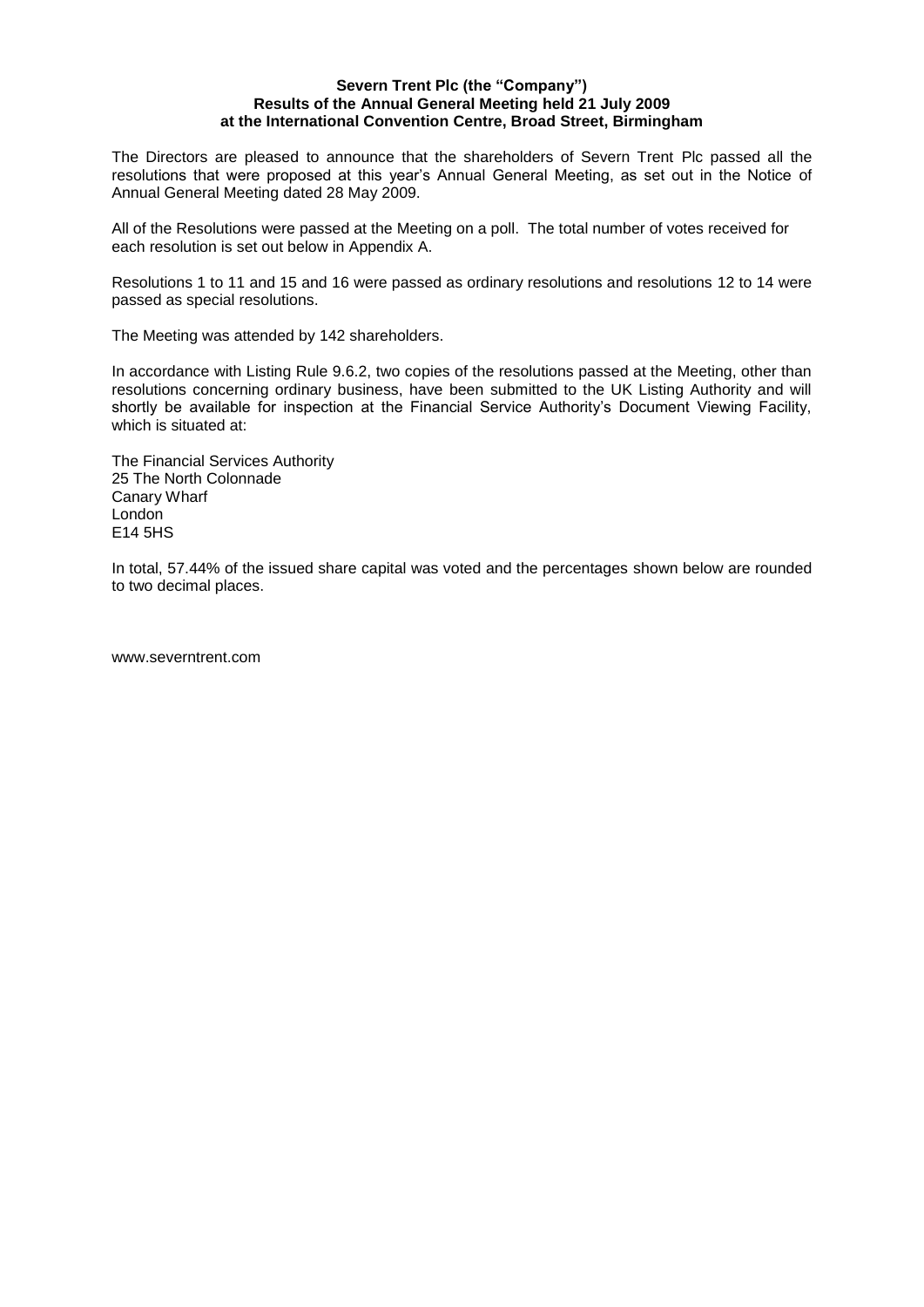## **Appendix A**

|                      | Resolution 1: to receive the accounts and the reports of the directors and the auditors for<br>the year ended 31 March 2009                     |           |  |
|----------------------|-------------------------------------------------------------------------------------------------------------------------------------------------|-----------|--|
| For                  | <b>Against</b>                                                                                                                                  | Withheld  |  |
| 135,285,927          | 336,897                                                                                                                                         | 289,385   |  |
|                      |                                                                                                                                                 |           |  |
| 99.75%               | 0.25%                                                                                                                                           |           |  |
|                      | Resolution 2: to declare a final dividend in respect of the year ended 31 March 2009 of<br>41.05 pence for each ordinary share of 9717/19 pence |           |  |
| For                  | <b>Against</b>                                                                                                                                  | Withheld  |  |
| 135,334,242          | 277,703                                                                                                                                         | 300,764   |  |
| 99.80%               | 0.20%                                                                                                                                           |           |  |
|                      |                                                                                                                                                 |           |  |
|                      | Resolution 3: to approve the Directors' remuneration report for the year ended 31 March 2009                                                    |           |  |
| For                  | <b>Against</b>                                                                                                                                  | Withheld  |  |
| 124,391,356          | 3,035,770                                                                                                                                       | 8,484,603 |  |
| 97.62%               | 2.38%                                                                                                                                           |           |  |
| <b>Resolution 4:</b> | to reappoint Tony Ballance as a director                                                                                                        |           |  |
|                      |                                                                                                                                                 |           |  |
| For                  | <b>Against</b>                                                                                                                                  | Withheld  |  |
| 133.457,471          | 676,539                                                                                                                                         | 1,776,255 |  |
| 99.50%               | 0.50%                                                                                                                                           |           |  |
| <b>Resolution 5:</b> | to reappoint Sir John Egan as a director                                                                                                        |           |  |
| For                  | <b>Against</b>                                                                                                                                  | Withheld  |  |
| 134,768,135          | 791,151                                                                                                                                         | 353,451   |  |
| 99.42%               | 0.58%                                                                                                                                           |           |  |
| <b>Resolution 6:</b> | to reappoint Gordon Fryett as a director                                                                                                        |           |  |
| For                  | <b>Against</b>                                                                                                                                  | Withheld  |  |
| 135,064,195          | 475,635                                                                                                                                         | 372,979   |  |
| 99.65%               | 0.35%                                                                                                                                           |           |  |
| <b>Resolution 7:</b> | to reappoint Tony Wray as a director                                                                                                            |           |  |
|                      |                                                                                                                                                 |           |  |
| For                  | <b>Against</b>                                                                                                                                  | Withheld  |  |
| 131,444,016          | 2,700,963                                                                                                                                       | 1,767,841 |  |
| 97.99%               | 2.01%                                                                                                                                           |           |  |
|                      | Resolution 8: to reappoint Deloitte LLP as auditors of the Company and to authorise the<br>directors to determine their remuneration            |           |  |
| For                  | <b>Against</b>                                                                                                                                  | Withheld  |  |
| 135,282,002          | 295,310                                                                                                                                         | 335,055   |  |
| 99.78%               | 0.22%                                                                                                                                           |           |  |
|                      | <b>Resolution 9: to authorise political donations</b>                                                                                           |           |  |
| For                  | <b>Against</b>                                                                                                                                  | Withheld  |  |
|                      |                                                                                                                                                 |           |  |
| 132,061,690          | 1,683,466                                                                                                                                       | 2,166,307 |  |
| 98.74%               | 1.26%                                                                                                                                           |           |  |

**Resolution 10: to increase the authorised share capital**